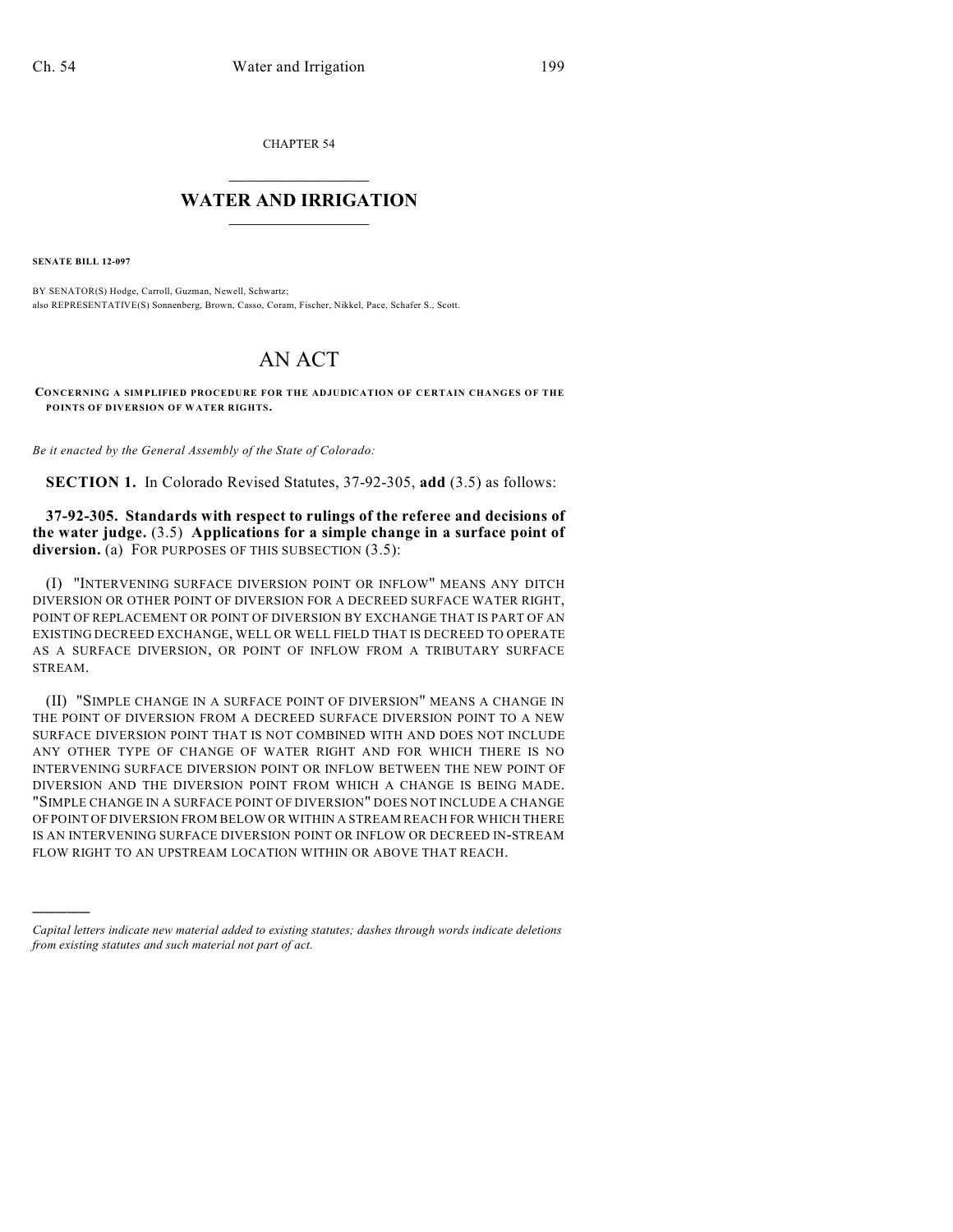(b) (I) AN APPLICATION FOR A SIMPLE CHANGE IN A SURFACE POINT OF DIVERSION IS SUBJECT TO ALL PROVISIONS OF THIS ARTICLE, INCLUDING SECTIONS 37-92-302 TO 37-92-305, EXCEPT AS SPECIFICALLY MODIFIED BY THIS SUBSECTION (3.5).

(II) THE PROCEDURES IN THIS SUBSECTION (3.5) APPLY ONLY TO A SIMPLE CHANGE IN A SURFACE POINT OF DIVERSION AND DO NOT CHANGE THE PROCEDURES OR LEGAL STANDARDS APPLICABLE TO ANY OTHER CHANGE OF WATER RIGHT.

(III) AN APPLICATION FOR A SIMPLE CHANGE IN A SURFACE POINT OF DIVERSION MAY:

(A) BE MADE WITH RESPECT TO A CHANGE OF POINT OF DIVERSION THAT HAS ALREADY BEEN PHYSICALLY ACCOMPLISHED OR WITH RESPECT TO A REQUESTED FUTURE CHANGE OF POINT OF DIVERSION;

(B) BE MADE WITH RESPECT TO AN ABSOLUTE WATER RIGHT OR A CONDITIONAL WATER RIGHT; AND

(C) INCLUDE ONE OR MORE WATER RIGHTS THAT ARE TO BE DIVERTED AT THE NEW POINT OF DIVERSION. THE APPLICATION MUST NOT INCLUDE OR BE CONSOLIDATED OR JOINED WITH AN ACTION BY THE APPLICANT SEEKING ANY OTHER TYPE OF CHANGE OF WATER RIGHT OR DILIGENCE PROCEEDING OR APPLICATION TO MAKE ABSOLUTE WITH RESPECT TO THE WATER RIGHT OR RIGHTS INCLUDED IN THE APPLICATION.

(c) THE APPLICANT BEARS THE INITIAL BURDEN IN AN APPLICATION FOR A SIMPLE CHANGE IN A SURFACE POINT OF DIVERSION TO PROVE, THROUGH THE IMPOSITION OF TERMS AND CONDITIONS IF NECESSARY, THAT THE SIMPLE CHANGE IN A SURFACE POINT OF DIVERSION WILL NOT:

(I) RESULT IN DIVERSION OF A GREATER FLOW RATE OR AMOUNT OF WATER THAN HAS BEEN DECREED TO THE WATER RIGHT AND, WITHOUT REQUANTIFYING THE WATER RIGHT, IS PHYSICALLY AND LEGALLY AVAILABLE AT THE DIVERSION POINT FROM WHICH A CHANGE IS BEING MADE; OR

(II) INJURIOUSLY AFFECT THE OWNER OF OR PERSONS ENTITLED TO USE WATER UNDER A VESTED WATER RIGHT OR A DECREED CONDITIONAL WATER RIGHT.

(d) IF THE APPLICANT MAKES A PRIMA FACIE SHOWING WITH RESPECT TO THE MATTERS IN PARAGRAPH (c) OF THIS SUBSECTION (3.5), THE CASE PROCEEDS AS A SIMPLE CHANGE IN A SURFACE POINT OF DIVERSION, THE APPLICANT HAS THE BURDEN OF PERSUASION WITH RESPECT TO THE ELEMENTS OF ITS CASE, INCLUDING THE MATTERS IN PARAGRAPH (c) OF THIS SUBSECTION (3.5), AND THE STANDARDS OF PARAGRAPH (e) OF THIS SUBSECTION (3.5) APPLY. IF THE APPLICANT DOES NOT MAKE SUCH A PRIMA FACIE SHOWING, THE REFEREE OR WATER JUDGE SHALL DISMISS THE APPLICATION WITHOUT PREJUDICE TO THE APPLICANT'S FILING AN APPLICATION FOR A CHANGE OF WATER RIGHT THAT IS NOT A SIMPLE CHANGE IN A SURFACE POINT OF DIVERSION.

(e) THE FOLLOWING STANDARDS APPLY TO A SIMPLE CHANGE IN A SURFACE POINT OF DIVERSION: